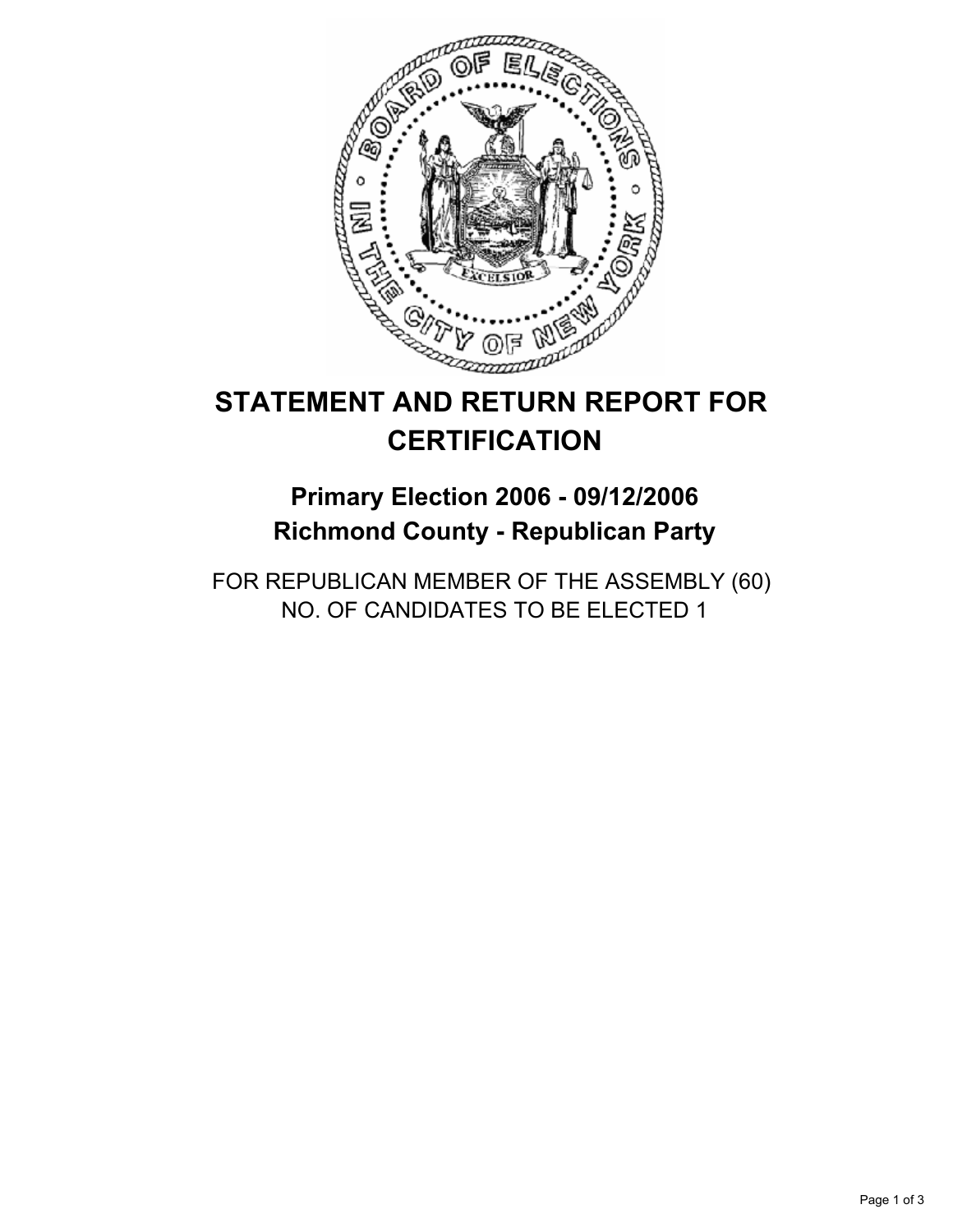#### **STATEMENT AND RETURN REPORT FOR CERTIFICATION Primary Election 2006 - 09/12/2006 Richmond County Republican Party** FOR REPUBLICAN MEMBER OF THE ASSEMBLY (60) NO. OF CANDIDATES TO BE ELECTED 1



## **ASSEMBLY DISTRICT 60**

| <b>TOTAL VOTES</b>      | 1,719 |
|-------------------------|-------|
| ANTHONY C XANTHAKIS     | 953   |
| <b>JOSEPH CAMMARATA</b> | 766   |
| AFFIDAVIT               |       |
| ABSENTEE/MILITARY       | 130   |
| <b>EMERGENCY</b>        |       |